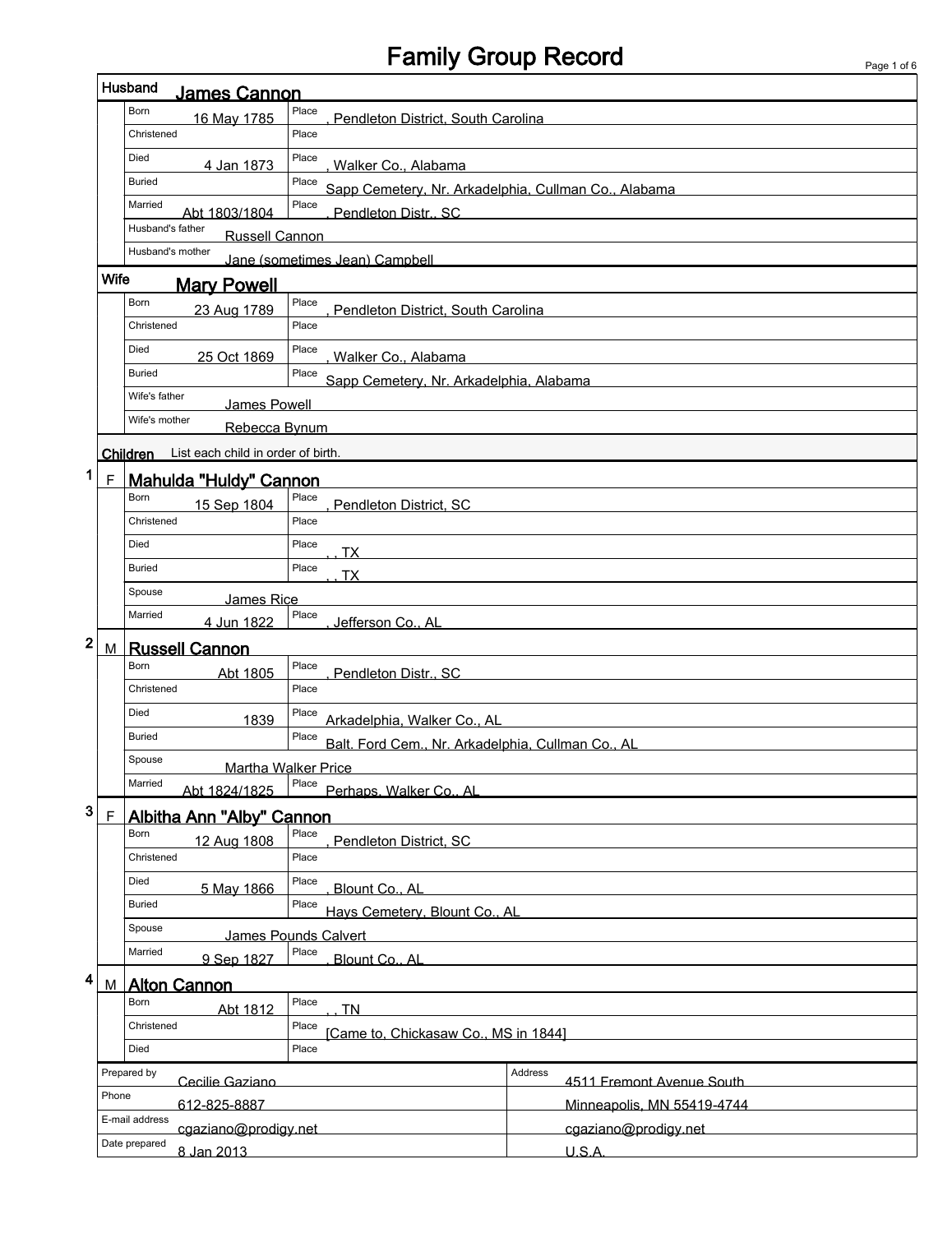## Family Group Record

|   |                                                |                                  | i ago z oro                                                 |  |  |  |  |
|---|------------------------------------------------|----------------------------------|-------------------------------------------------------------|--|--|--|--|
|   |                                                | Husband<br><b>James Cannon</b>   |                                                             |  |  |  |  |
|   | Wife<br><b>Mary Powell</b>                     |                                  |                                                             |  |  |  |  |
|   | List each child in order of birth.<br>Children |                                  |                                                             |  |  |  |  |
|   |                                                |                                  |                                                             |  |  |  |  |
| 4 | М                                              | <b>Alton Cannon</b>              |                                                             |  |  |  |  |
|   |                                                | <b>Buried</b>                    | Place                                                       |  |  |  |  |
|   |                                                | Spouse<br><b>Margaret Price</b>  |                                                             |  |  |  |  |
|   |                                                | Married<br>Abt 1833/1834         | Place<br>Perhaps Al                                         |  |  |  |  |
| 5 | M                                              | <b>Halum Cannon</b>              |                                                             |  |  |  |  |
|   |                                                | Born<br>Abt 1814                 | Place<br>Tennessee                                          |  |  |  |  |
|   |                                                | Christened                       | Place                                                       |  |  |  |  |
|   |                                                | Died                             | Place                                                       |  |  |  |  |
|   |                                                | Abt 1850<br><b>Buried</b>        | Walker Co., Alabama<br>Place                                |  |  |  |  |
|   |                                                |                                  |                                                             |  |  |  |  |
|   |                                                | Spouse                           | <b>Mary Malinda Murphree</b>                                |  |  |  |  |
|   |                                                | Married<br>Abt 1835              | Place<br>Walker Co., Al                                     |  |  |  |  |
| 6 | M                                              | <b>Newton Cannon</b>             |                                                             |  |  |  |  |
|   |                                                | Born<br>Abt 1817                 | Place<br><b>TN</b>                                          |  |  |  |  |
|   |                                                | Christened                       | Place                                                       |  |  |  |  |
|   |                                                | Died                             | Place                                                       |  |  |  |  |
|   |                                                | <b>Buried</b>                    | Place                                                       |  |  |  |  |
|   |                                                | Spouse                           |                                                             |  |  |  |  |
|   |                                                | Married                          | <b>Mary Malinda Murphree</b><br>Place                       |  |  |  |  |
| 7 |                                                | Abt 1842/1845                    | Perhaps AL                                                  |  |  |  |  |
|   | M                                              | <b>Elijah Cannon</b><br>Born     | Place                                                       |  |  |  |  |
|   |                                                | Abt 1820                         | Walker Co., AL                                              |  |  |  |  |
|   |                                                | Christened                       | Place                                                       |  |  |  |  |
|   |                                                | Died<br>13 Dec 1891              | Place<br>Cullman Co., AL                                    |  |  |  |  |
|   |                                                | <b>Buried</b>                    | Place<br>Ryan Creek Cem., or Joh. Gr. Cem., Cullman Co., AL |  |  |  |  |
|   |                                                | Spouse<br><b>Emily Bowers</b>    |                                                             |  |  |  |  |
|   |                                                | Married<br>Abt 1840              | Place<br>Al                                                 |  |  |  |  |
| 8 | $\mathsf F$                                    | Rebecca Cannon                   |                                                             |  |  |  |  |
|   |                                                | Born                             | Place                                                       |  |  |  |  |
|   |                                                | Abt 1822<br>Christened           | Walker Co., AL<br>Place                                     |  |  |  |  |
|   |                                                | Died                             | Place                                                       |  |  |  |  |
|   |                                                | <b>Buried</b>                    | Place                                                       |  |  |  |  |
|   |                                                |                                  |                                                             |  |  |  |  |
|   |                                                | Spouse<br><b>Champion Sutton</b> |                                                             |  |  |  |  |
|   |                                                | Married                          | Place                                                       |  |  |  |  |
| 9 | M                                              | <b>Ransom Cannon</b>             |                                                             |  |  |  |  |
|   |                                                | Born<br>Abt 1824                 | Place<br>Walker Co., Alabama                                |  |  |  |  |
|   |                                                | Christened                       | Place                                                       |  |  |  |  |
|   |                                                | Died<br>9 Apr 1846               | Place<br>near White River, , Arkansas                       |  |  |  |  |
|   |                                                | Buried                           | Place                                                       |  |  |  |  |
|   |                                                | Spouse                           | Sarah Narcissa Boyd                                         |  |  |  |  |
|   |                                                | Married                          | Place her father's house. Blount Co., Alabama               |  |  |  |  |
|   |                                                | 1843                             |                                                             |  |  |  |  |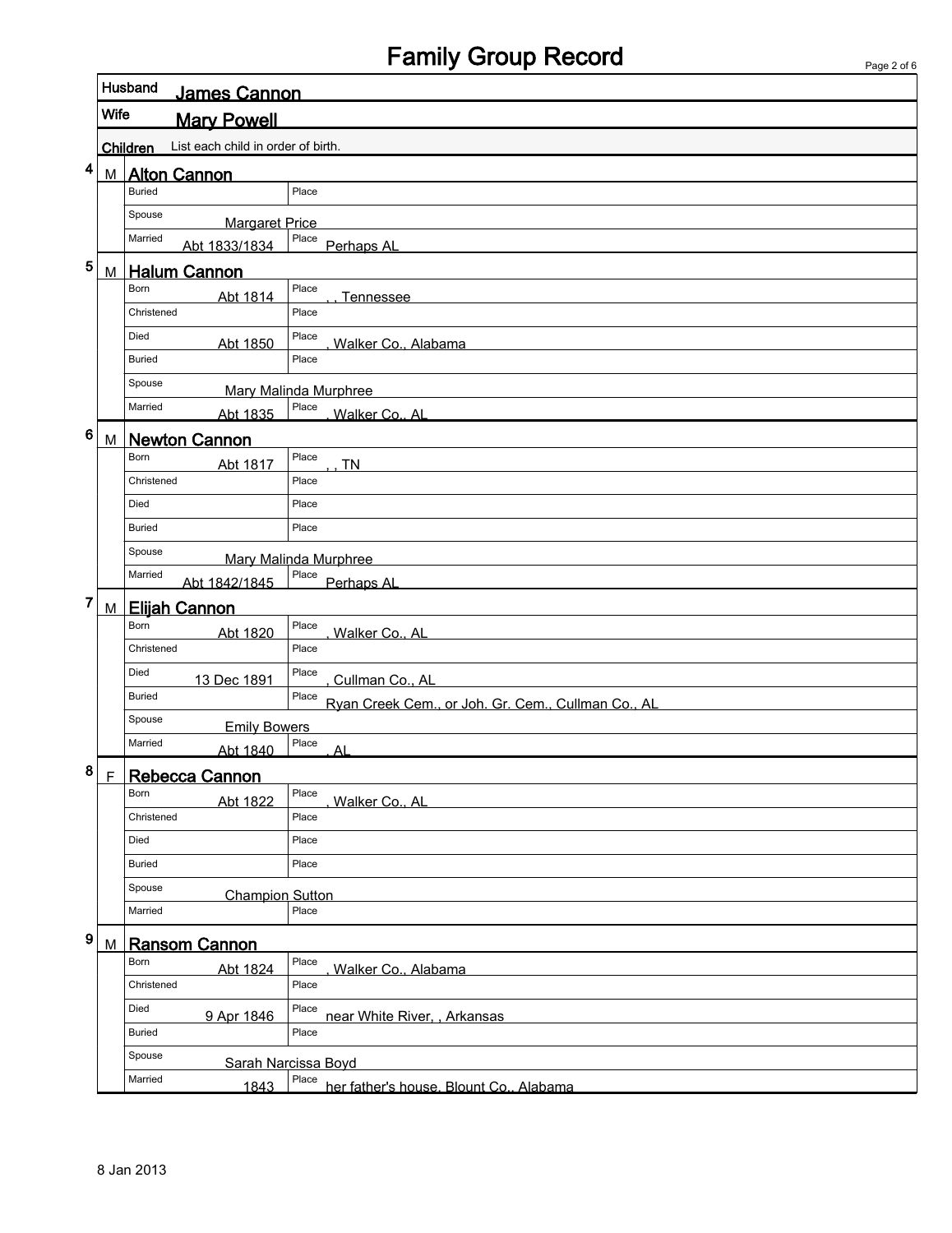|                                                       |                            | Husband<br>James Cannon                      |                                                                                                                                                                                             |  |
|-------------------------------------------------------|----------------------------|----------------------------------------------|---------------------------------------------------------------------------------------------------------------------------------------------------------------------------------------------|--|
|                                                       | Wife<br><b>Mary Powell</b> |                                              |                                                                                                                                                                                             |  |
| List each child in order of birth.<br><b>Children</b> |                            |                                              |                                                                                                                                                                                             |  |
| 10                                                    | $\mathsf{F}$               | <b>Manila Jane Cannon</b>                    |                                                                                                                                                                                             |  |
|                                                       |                            | <b>Born</b><br>20 Mar 1827                   | Place<br>Walker Co., AL                                                                                                                                                                     |  |
|                                                       |                            | Christened                                   | Place                                                                                                                                                                                       |  |
|                                                       |                            | Died<br>14 Jul 1901                          | Place<br>Cullman Co., AL                                                                                                                                                                    |  |
|                                                       |                            | Buried                                       | Place                                                                                                                                                                                       |  |
|                                                       |                            | Spouse<br>Jonathan Calvert                   |                                                                                                                                                                                             |  |
|                                                       |                            | Married<br>Abt 1845                          | Place<br>Probably, Walker Co., AL                                                                                                                                                           |  |
| 11                                                    | M                          | William T. Cannon                            |                                                                                                                                                                                             |  |
|                                                       |                            | <b>Born</b><br>Abt 1829                      | Place<br>Walker Co., AL                                                                                                                                                                     |  |
|                                                       |                            | Christened                                   | Place                                                                                                                                                                                       |  |
|                                                       |                            | Died<br>14 Apr 1896                          | Place<br>Arkdelphia, Cullman Co., AL                                                                                                                                                        |  |
|                                                       |                            | <b>Buried</b>                                | Place                                                                                                                                                                                       |  |
|                                                       |                            | Spouse                                       | Martha Katherine Reid                                                                                                                                                                       |  |
|                                                       |                            | Married<br>Abt 1850                          | Place<br>Perhaps AL                                                                                                                                                                         |  |
|                                                       | <b>Notes</b>               |                                              |                                                                                                                                                                                             |  |
|                                                       |                            | HUSBAND - James Cannon                       |                                                                                                                                                                                             |  |
|                                                       |                            | Information on James from descendants:       |                                                                                                                                                                                             |  |
|                                                       |                            |                                              | Lo Moss Moore (Mrs. Porter), now deceased, 600 Woodcrest Drive, Hurst, TX 76053. Dewel Lott of Hartselle, AL;                                                                               |  |
|                                                       |                            | see below.                                   |                                                                                                                                                                                             |  |
|                                                       |                            |                                              | James Cannon's first land purchases after coming into Alabama:<br>1) Ala. Records, Vol. 18, Jefferson Co., by Gandrud, p. 21 (Deed Book 1, p. 147). Patsy Phipps of Blount Co., AL, to      |  |
|                                                       |                            |                                              | James Cannon of Jefferson Co. AL. Witnesses: Alfred Brown, Thos. Guneter. [Date not provided, from Lo Moore]                                                                                |  |
|                                                       |                            | Moore.                                       | 2) Book 1, p. 147. Wallis Jones and wife Susannah to James Cannon 03 Feb 1823. Witnesses: Wm. Jones, Robert                                                                                 |  |
|                                                       |                            |                                              | Also see page 2 of SIMCOCK CANNON FAMILY, manuscript book by Dewel C. and Delores W. Lott, Route 3, Box<br>255, Hartselle, AL 35640, 1992, \$23 postpaid. Dewel descends from James Cannon. |  |
|                                                       |                            |                                              | Some people give 16 May 1785 as James's birthdate, and others give 16 May 1788. Dewel Lott used 1785                                                                                        |  |
|                                                       |                            | 2007; accessed 24 May 2007. She listed 1785. | See, e.g., web page of Judy Dover, jgsdover@bellsouth.net, on WorldConnect at Rootsweb.com, last updated 25 Feb                                                                             |  |
|                                                       |                            |                                              | Judith Askew, not a direct descendant, listed birthdate of 16 May 1788. Direct descendants, however, give 1785.                                                                             |  |
|                                                       |                            | 1810 and 1820 censuses.                      | Three of James's children were born in Tennessee, but the county is not known. It isn't clear where he was in the                                                                           |  |
|                                                       |                            |                                              | 1810 James Cannon, Russell's son, may have been in Tennessee or Alabama; he was not in SC.                                                                                                  |  |
|                                                       |                            |                                              | 1820 James Cannon may have been in Tennessee or Alabama; not in SC.                                                                                                                         |  |
|                                                       |                            |                                              | 1830 Census of Walker Co., Alabama: James Cannon                                                                                                                                            |  |
|                                                       |                            |                                              | 1840 Census of Walker Co., Alabama: James Cannon                                                                                                                                            |  |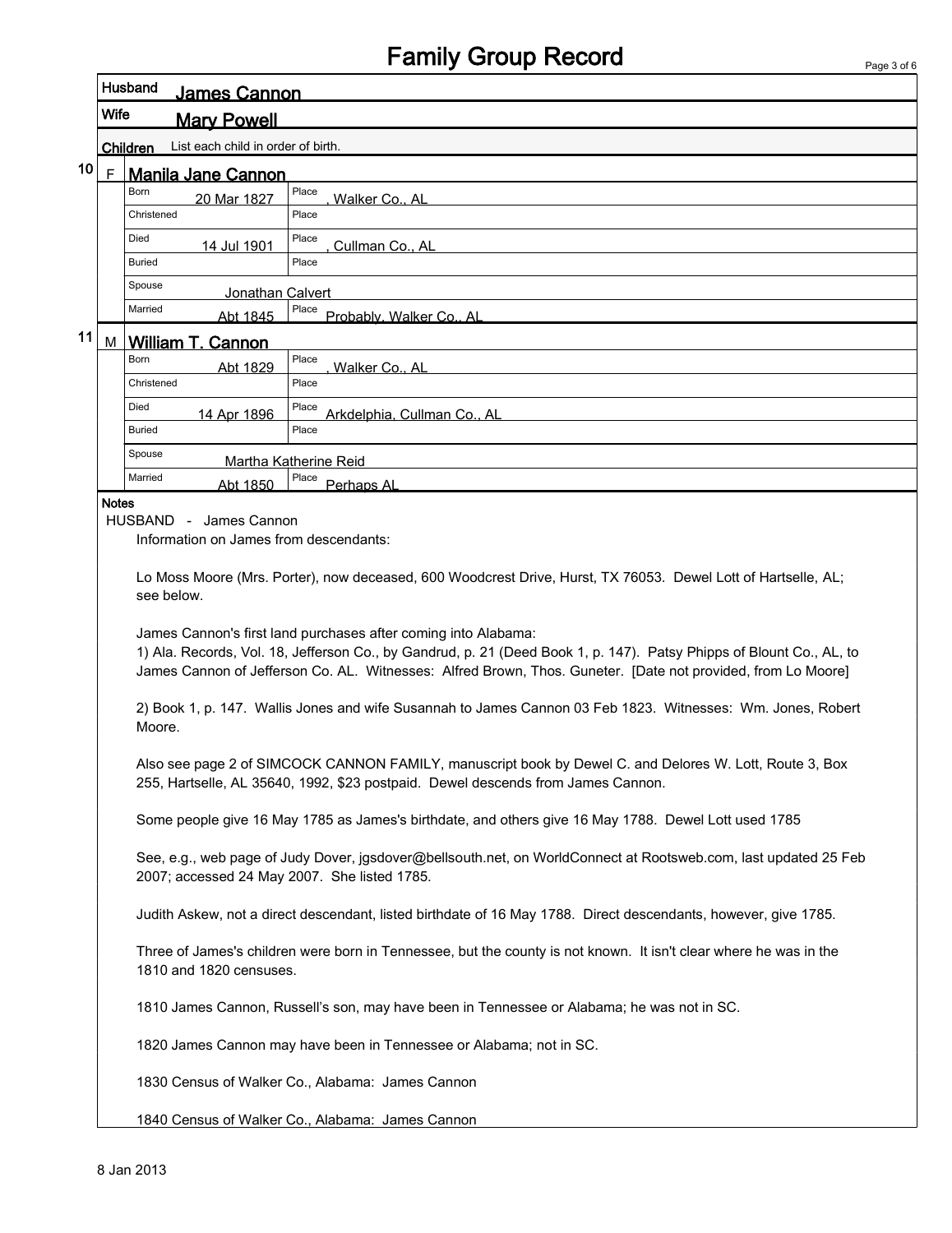## Family Group Record

| Husband            | James Cannon                                                                                                                                                                                                                                                        |
|--------------------|---------------------------------------------------------------------------------------------------------------------------------------------------------------------------------------------------------------------------------------------------------------------|
| Wife               | <b>Mary Powell</b>                                                                                                                                                                                                                                                  |
| <b>Notes</b>       |                                                                                                                                                                                                                                                                     |
|                    | HUSBAND - James Cannon<br>(Continued)                                                                                                                                                                                                                               |
|                    | 1850 Census of Walker Co., AL, p. 311, 170/170:                                                                                                                                                                                                                     |
|                    | 65 farmer 1725 SC<br>James Cannon                                                                                                                                                                                                                                   |
| Mary               | 61<br>SC                                                                                                                                                                                                                                                            |
| <b>WIFE</b>        | - Mary Powell                                                                                                                                                                                                                                                       |
|                    | Information from SIMCOCK CANNON DESCENDANTS and same sources as for her husband.                                                                                                                                                                                    |
| CHILD 1            | - Mahulda "Huldy" Cannon                                                                                                                                                                                                                                            |
|                    | See SIMCOCK CANNON DESCENDANTS by Dewel C. and Dolores W. Lott of Hartselle, AL, pages 2, 5.                                                                                                                                                                        |
|                    |                                                                                                                                                                                                                                                                     |
|                    | Exact date of birth is from the web page of Thomas Parker, twparker@sprynet.com, last updated 6 Feb 2007;<br>accessed 24 May 2007.                                                                                                                                  |
| CHILD <sub>2</sub> | - Russell Cannon                                                                                                                                                                                                                                                    |
|                    | Information from SIMCOCK CANNON DESCENDANTS by Dewel C. and Dolores W. Lott, Route 3, Box 255, Hartselle,<br>AL 35640, 1992, \$23 postpaid. Pages 2, 5. Russell Cannon, son of James Cannon and Mary Powell, is buried in                                           |
| <b>Baltimore</b>   | Ford Cemetery, near Arkadelphia, Cullman Co., AL.                                                                                                                                                                                                                   |
|                    |                                                                                                                                                                                                                                                                     |
| CHILD <sub>3</sub> | - Albitha Ann "Alby" Cannon                                                                                                                                                                                                                                         |
|                    | See manuscript book by Dewel C. and Dolores W. Lott, SIMCOCK CANNON DESCENDANTS, 1992, pp. 2, 6.                                                                                                                                                                    |
|                    | A descendant of this branch of the Cannons cited a 1934 letter from a J. M. Cannon referring to "Alby Ann Cannon"<br>who married James Calvert. She is Mary Turner of Mineral Wells, TX.                                                                            |
|                    | Confirmed by research of Dewel C. Lott, Route 3, Box 255, Hartselle, AL 35640.                                                                                                                                                                                      |
|                    | Different date of death on web page of Judy Dover, jgsdover@bellsouth.net, on WorldConnect at Rootsweb.com, last<br>updated 25 Feb 2007; accessed 24 May 2007. She gave 12 Aug 1866.                                                                                |
|                    | According to the 1850 census of Blount Co., AL, Albitha was born in South Carolina.                                                                                                                                                                                 |
|                    | CHILD 4 - Alton Cannon                                                                                                                                                                                                                                              |
|                    | P. 2 of ms. book by Dewel C. and Dolores W. Lott, SIMCOCK CANNON DESCENDANTS, 1992. Available for \$23<br>postpaid from the Lotts (Dewel is descended from James) at: Route 3, Box 255, Hartselle, AL 35640.                                                        |
|                    | The 1850 and 1860 censuses show Tennessee as his birthplace.                                                                                                                                                                                                        |
| CHILD 5            | - Halum Cannon<br>From 1830 Walker Co., AL, census.                                                                                                                                                                                                                 |
|                    | Information from www.houseofproctor.com/routonandriddle/8807.htm; accessed 1 Aug 2007. Some sources give a<br>child named Mary M. Cannon, b c1838, but this has not been confirmed and comes from sources with some other<br>Cannon information that is inaccurate. |
| CHILD <sub>6</sub> | - Newton Cannon                                                                                                                                                                                                                                                     |
|                    | See p. 2 of Dewel C. and Dolores W. Lott, Route 3, Box 255, Hartselle, AL 35640: SIMCOCK CANNON<br>DESCENDANTS.                                                                                                                                                     |
|                    | Mary Turner, Mineral Wells, TX, has a 1934 letter from a J. M. Cannon in this family stating that Newton Cannon<br>married Miers.                                                                                                                                   |
|                    | The research of Dewel C. Lott indicates he married a Miss Murphree.                                                                                                                                                                                                 |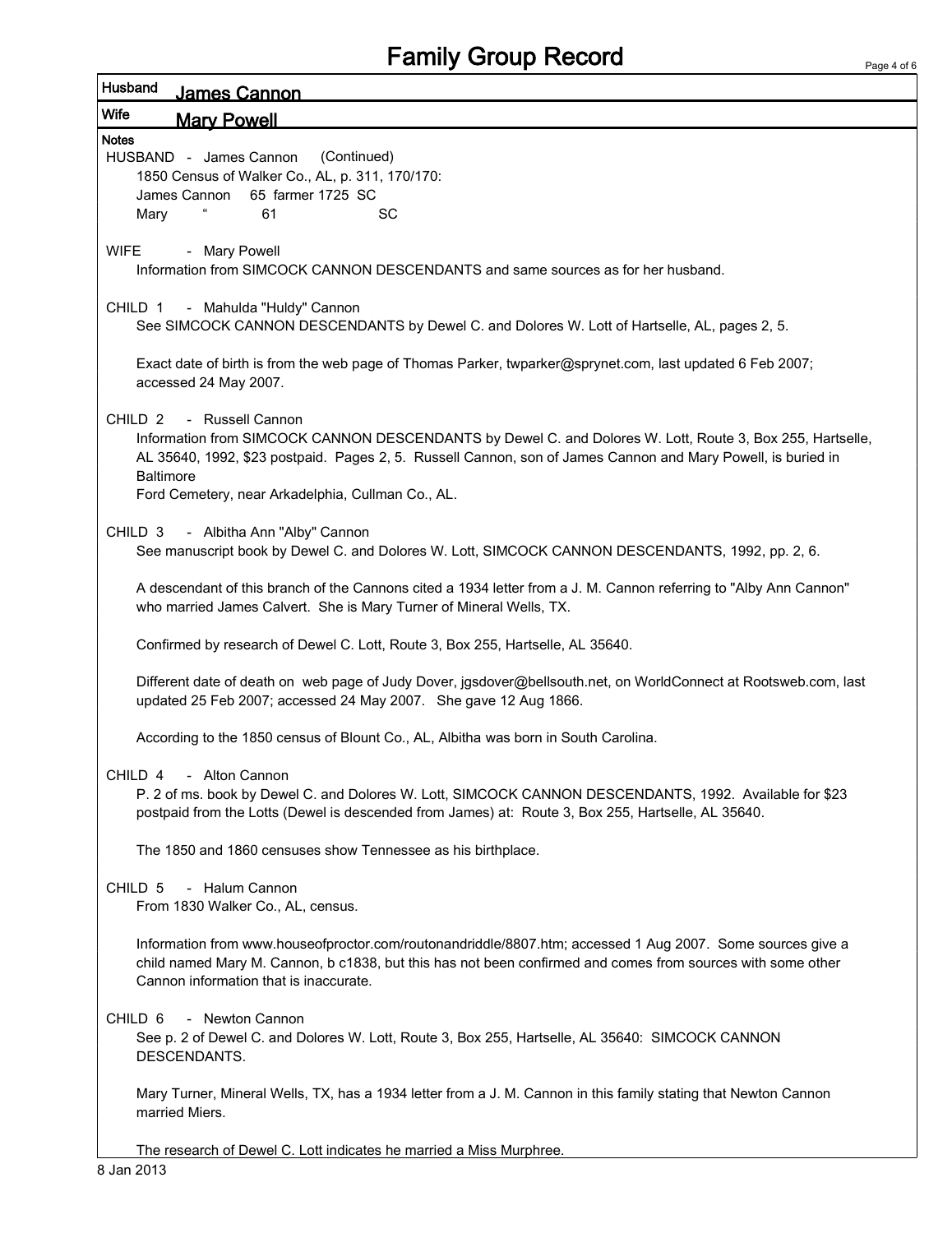## Family Group Record

| Husband<br>James Cannon                                                                                                                                                                                                                                                                                                                                                                                                                                                                                                                                                                                                                                                                                                                                                                                                                                                                                                                           |
|---------------------------------------------------------------------------------------------------------------------------------------------------------------------------------------------------------------------------------------------------------------------------------------------------------------------------------------------------------------------------------------------------------------------------------------------------------------------------------------------------------------------------------------------------------------------------------------------------------------------------------------------------------------------------------------------------------------------------------------------------------------------------------------------------------------------------------------------------------------------------------------------------------------------------------------------------|
| <b>Wife</b><br><b>Mary Powell</b>                                                                                                                                                                                                                                                                                                                                                                                                                                                                                                                                                                                                                                                                                                                                                                                                                                                                                                                 |
| <b>Notes</b><br>(Continued)<br>- Newton Cannon<br>CHILD <sub>6</sub><br>The 1850 Walker Co., AL, census showed his birthplace as Tennessee.                                                                                                                                                                                                                                                                                                                                                                                                                                                                                                                                                                                                                                                                                                                                                                                                       |
| - Elijah Cannon<br>CHILD 7<br>On p. 2 of SIMCOCK CANNON DESCENDANTS by Dewel C. and Dolores W. Lott of Hartselle, AL, 1992.                                                                                                                                                                                                                                                                                                                                                                                                                                                                                                                                                                                                                                                                                                                                                                                                                       |
| Other information from the webpage of Judy Dover, jgsdover@bellsouth.net, last updated 25 Feb, 2007; accessed 24<br>May 2007.                                                                                                                                                                                                                                                                                                                                                                                                                                                                                                                                                                                                                                                                                                                                                                                                                     |
| According to the 1850 census of Walker Co., AL, Elijah Cannon was born about 1820 in Alabama.                                                                                                                                                                                                                                                                                                                                                                                                                                                                                                                                                                                                                                                                                                                                                                                                                                                     |
| CHILD <sub>8</sub><br>- Rebecca Cannon<br>From 1830 Walker Co., AL, census for household of James CANNON.                                                                                                                                                                                                                                                                                                                                                                                                                                                                                                                                                                                                                                                                                                                                                                                                                                         |
| Names of this daughter and her husband come from a 1934 letter from a J.M. Cannon, in the files of Mary Turner of<br>Mineral Wells, TX.                                                                                                                                                                                                                                                                                                                                                                                                                                                                                                                                                                                                                                                                                                                                                                                                           |
| Confirmed by research of Dewel C. Lott, Route 3, Box 255, Hartselle, AL 35640.                                                                                                                                                                                                                                                                                                                                                                                                                                                                                                                                                                                                                                                                                                                                                                                                                                                                    |
| 1850 Walker Co., AL, census shows Champion and Rebecca Sutton, with her birth in 1822. They must have moved<br>out of Alabama by 1860 because they were not in that census. Could have gone to MS or TX.                                                                                                                                                                                                                                                                                                                                                                                                                                                                                                                                                                                                                                                                                                                                          |
| Some information on husband is at webpage of Phillip Tidwell, ptidwell328@charter.net, last updated 14 Mar 2004;<br>accessed 24 May 2007.                                                                                                                                                                                                                                                                                                                                                                                                                                                                                                                                                                                                                                                                                                                                                                                                         |
| CHILD <sub>9</sub><br>- Ransom Cannon<br>Most researchers give Ransom a birth date of 1824.                                                                                                                                                                                                                                                                                                                                                                                                                                                                                                                                                                                                                                                                                                                                                                                                                                                       |
| Name supplied by Mary Turner, Mineral Wells, TX. Her source was a 1934 letter from a member of this branch<br>named J. M. Cannon.                                                                                                                                                                                                                                                                                                                                                                                                                                                                                                                                                                                                                                                                                                                                                                                                                 |
| Information about Sarah Narcissa Boyd, Ransom's wife is from the web page on www.rootsweb.com, WorldConnect,<br>of Jan Allison, beachmouse@gultfel.com, last updated 24 Sep 2007; accessed 07 Jul 2008. This page calls Ransom<br>"Rawson," incorrectly.                                                                                                                                                                                                                                                                                                                                                                                                                                                                                                                                                                                                                                                                                          |
| Also information about Sarah is from the web page on www.rootsweb.com, WorldConnect, of David S. Payne,<br>otime1@yahoo.com, last updated 31 May 2008; accessed 07 Jul 2008. He calls Ransom "Ransom/Rebsom" and<br>gives a date and place of death for ransome Cannon.                                                                                                                                                                                                                                                                                                                                                                                                                                                                                                                                                                                                                                                                           |
| Also information from the web page on www.rootsweb.com, WorldConnect, of Tommy Richardson, dr_tom<br>richardson@yahoo.com, last updated 13 Oct 2005; accessed 08 Jul 2008. He stated: Sarah was "Born in North_<br>Carolina probably York Co., raised in Morgan and Walker Co., AL. Married Ranson Cannon in 1843 in her father's<br>house in Blount Co, AL by A. C. Pride Justice of the Peace and lived around Sipley River. She was married to him<br>about 3 years. Lived near Hamby's Mill, Walker Co., Al. Jasper is the county seat.<br>"Ranson Cannon about died<br>04/09/1846, while moving his family from Alabama to Texas. He became sick after passing Memphis into Arkansas<br>and died about 4 miles west of the White River in Arkansas. Sarah and her brother returned to Alabama and lived with<br>her parents. She married William P. Ramey Feb 23, 1849 in her father's house in Walker Co., AL, by William Gravelee<br>J. P. |
| CHILD 10 - Manila Jane Cannon<br>Named as a child of James and Mary (Powell) Cannon in SIMCOCK CANNON DESCENDANTS, 1992, by Dewel C.<br>and Dolores W. Lott of Hartselle, AL, pp. 2, 7.                                                                                                                                                                                                                                                                                                                                                                                                                                                                                                                                                                                                                                                                                                                                                           |

Some information about her husband is from webpage of Phillip Tidwell, ptidwell328@charter.net, last updated 14 Mar